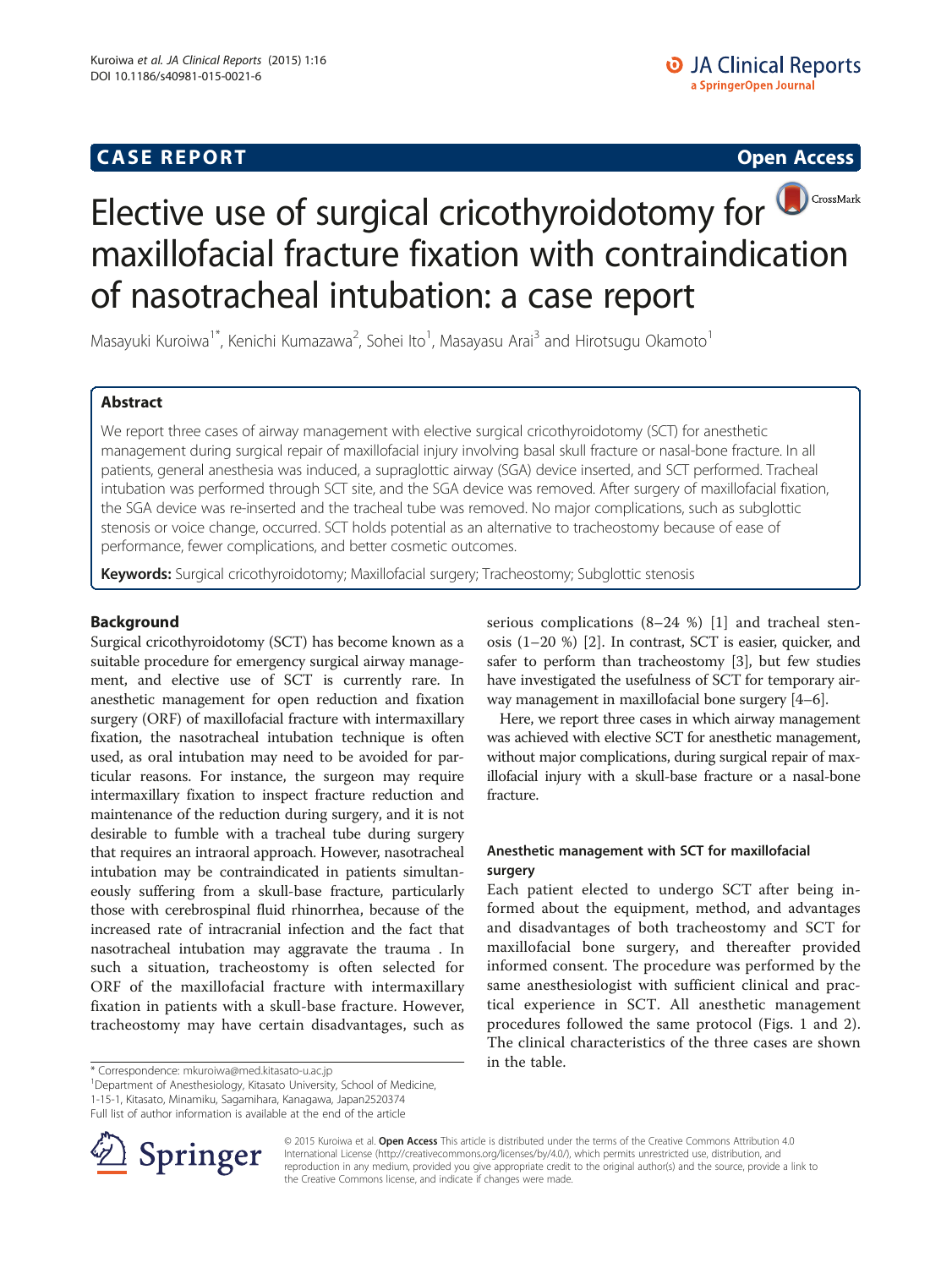<span id="page-1-0"></span>

\*4: ID 6.0–6.5 mm Parker Flex-Tip® reinforced tube (Parker Medical, Fairfield, NJ, USA)



Fig. 2 Typical general anesthetic management with SCT (pictures from Case 3). a: General anesthesia was induced with SGA device insertion. b: The cricothyroid muscle was dissected and the CTM exposed. c: The tracheal tube was secured during surgery. d: The SGA tube was reinserted after surgery, and the skin incision was sutured after extubation of the tracheal tube from the CTM. CTM: cricothyroid membrane, SCT: surgical cricothyroidotomy, SGA: supraglottic airway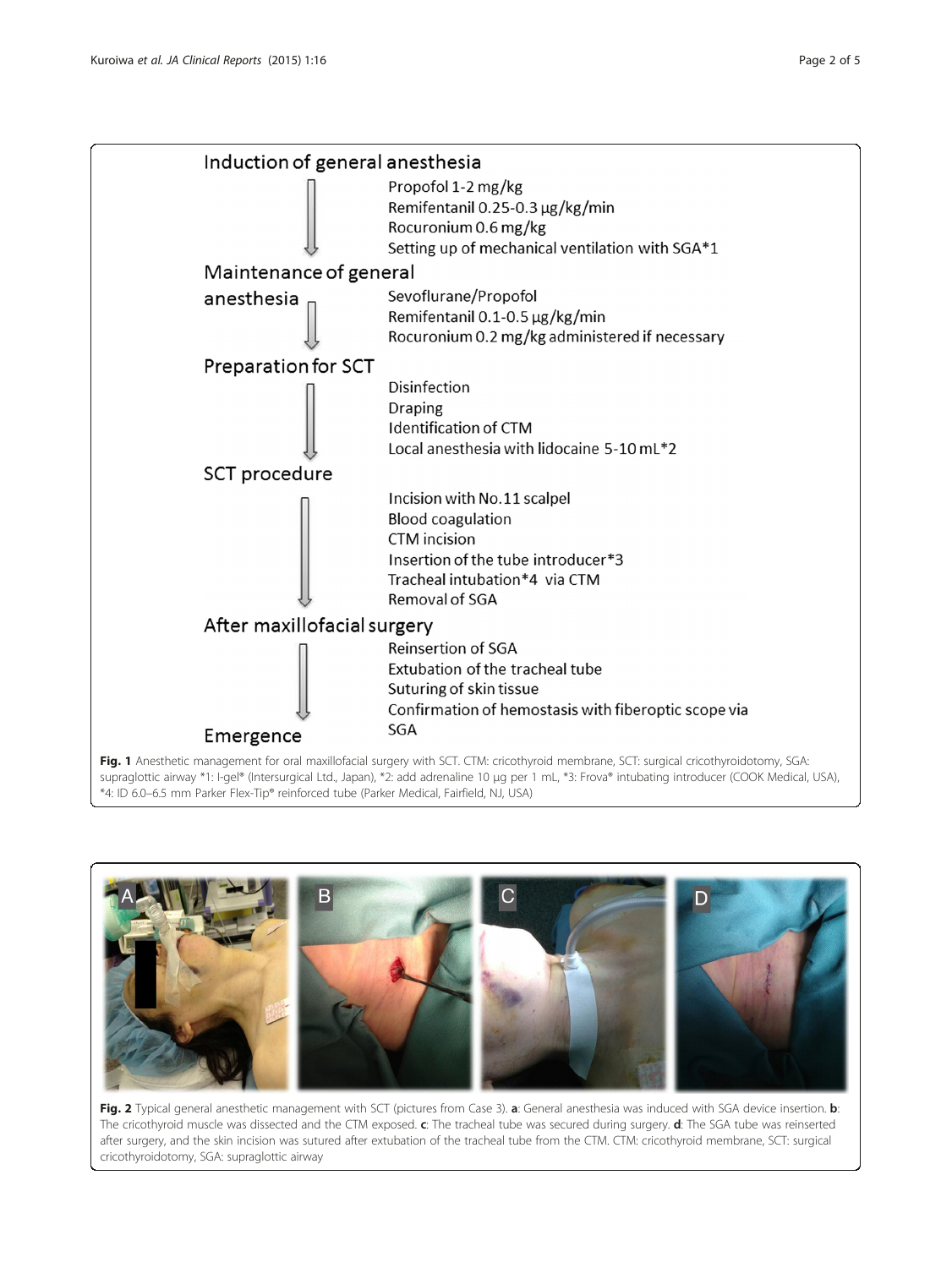<span id="page-2-0"></span>

### Case presentation

### Case 1

A 28-year-old man suffered fractures of the mandible and skull-base in a traffic accident involving a bus while cycling. He underwent ORF of the mandible 10 days after the injury. Airway management was achieved using the protocol for SCT depicted in Fig. [1](#page-1-0) for SCT during maxillofacial surgery. The SCT was performed using the "four-step technique" as used for emergency airway management. The duration of SCT after induction of general anesthesia was 8 min. After completion of maxillofacial surgery, the tracheal tube was removed from the SCT and the I-gel® (Intersurgical Ltd., Tokyo, Japan) reinserted before the patient recovered. Subsequently, minor bleeding occurred from the branches of the anterior jugular vein in the SCT and blood entered the trachea. The surgeon then achieved hemostasis by electrocoagulation. After the SCT

site was sutured with 3–0 nylon, the patient awoke fully without any complications. The patient progressed well postoperatively and was discharged 16 days after surgery. At the 5-month follow-up, no adverse symptoms, such as voice change or discomfort, were reported and the surgical scar at the SCT site was already fading (Additional file [1:](#page-3-0) Figure S1); subglottic stenosis of the larynx was not observed on radiography (Fig. 3a).

### Case 2

A 47-year-old man sustained extensive maxillofacial trauma, including basal skull fracture. ORF of the maxillofacial bones with elective SCT was performed 9 days after the injury. In this patient, a deformation of the larynx due to a childhood injury made it difficult to identify the cricothyroid membrane (CTM) accurately. At the 4-month follow-up after surgery, the surgical scar

Table 1 Clinical characteristics of three patients with elective surgical cricothyroidotomy

|                                               | Case 1         | Case 2            | Case 3            |
|-----------------------------------------------|----------------|-------------------|-------------------|
| Age (y.o.)/Gender                             | 28/m           | 47/m              | 62/F              |
| ASA-PS                                        | Ш              | II                |                   |
| Major trauma                                  | Mandbular Fx.  | Maxilb facial Fx. | Maxilb facial Fx. |
| Basal skull fracture                          | $+$            | $^{+}$            |                   |
| Nasalbone fracture                            |                |                   | $+$               |
| Duration from injury to surgery (day)         | 10             | 7                 | 8                 |
| Size of SGA                                   | 4              | 4                 | 3                 |
| D of intubated tube (mm)                      | 65             | 60                | 60                |
| Duration of SCT (min) <sup>*1</sup>           | 8              | 21                | 12                |
| Duration of surgery (min)                     | 150            | 255               | 160               |
| Duration of anesthesia (min)                  | 330            | 300               | 320               |
| Intemaxillary fixation                        | $+$            | $^{+}$            | $+$               |
| Airway management at emergence                | SGA            | SGA               | SGA               |
| Issures with SCT procedure                    | Minor bleeding | Shifted anatomy   |                   |
| Duration of follow-up (month)                 | 5              | 4                 | 8                 |
| Long term complication with SCT <sup>*2</sup> |                |                   |                   |

SCT surgical cricothyroidotomy, SGA supraglottic airway, Fx fracture<br>\*<sup>1</sup>duration from establishment mechanical ventilation with SGA to finishing tracheal intubation via CTM

\*2subglottic stenosis, voice change, dysphagia were assessed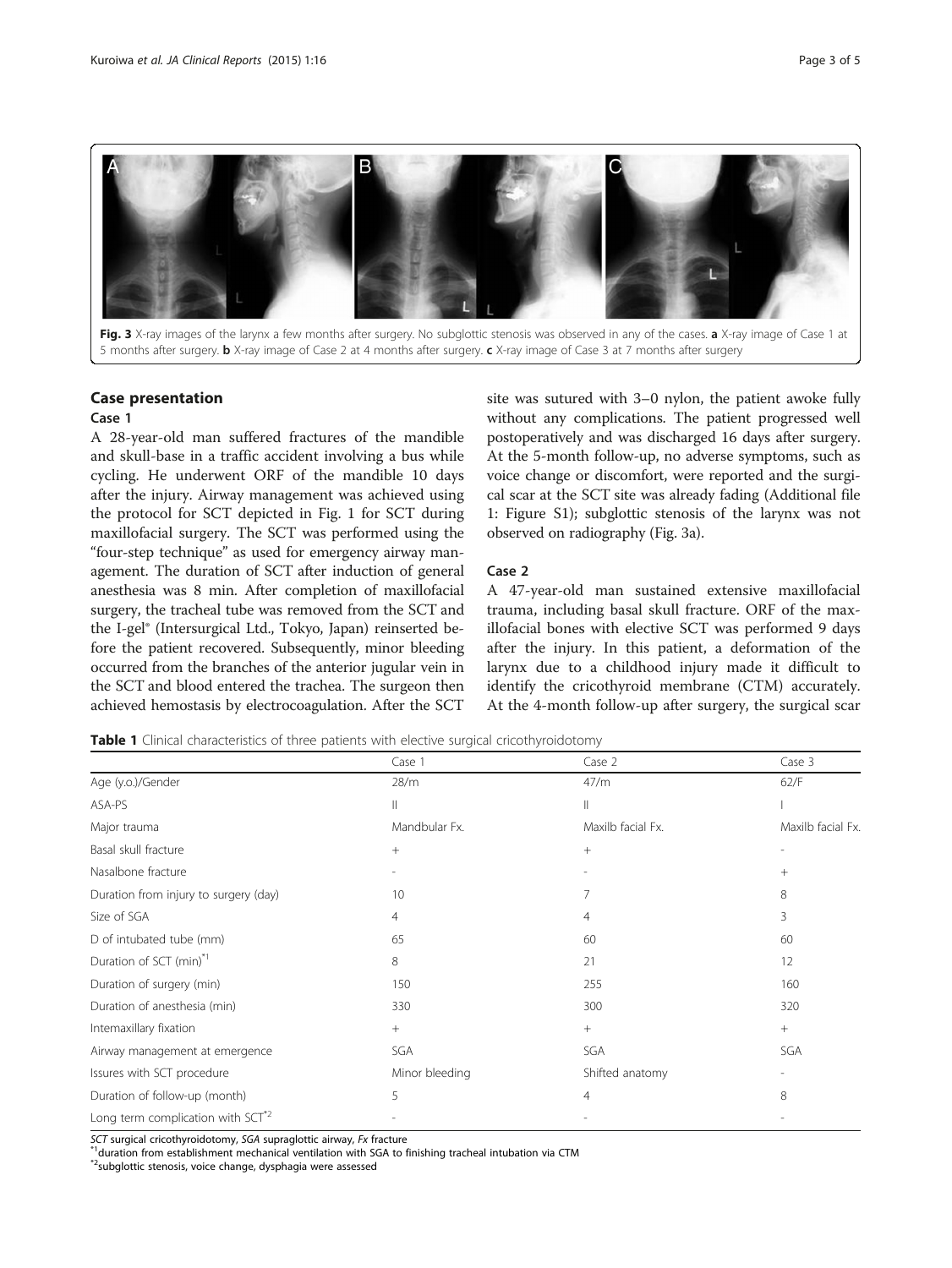<span id="page-3-0"></span>at the SCT site was inconspicuous and subglottic stenosis of the larynx was not observed on radiography (Fig. [3](#page-2-0)b).

### Case 3

A 62-year-old woman sustained multiple maxillofacial trauma injuries and nasal-bone fracture after being hit by a truck while walking. Her elective SCT was performed using the same procedure as above. The duration of SCT was 12 min. When the patient was discharged on postoperative day 7, she was reportedly very satisfied with the small size of the skin incision. No complication of SCT was observed at the 8-month follow-up (Fig. [3](#page-2-0)c).

### **Discussion**

We report three cases in which anesthetic management was achieved with elective SCT, without major complications, during maxillofacial surgery. Tracheostomy is often selected over SCT in similar cases because of concerns about subglottic stenosis [\[6](#page-4-0)], largely owing to a paper published by Jackson in 1921 [\[6](#page-4-0), [7\]](#page-4-0), which warned of a high incidence of subglottic stenosis after high tracheostomy (cricothyroidotomy), in a study based on 158 cases. In addition, other reports have been published supporting the theory about increased risk of subglottic stenosis with SCT [\[8](#page-4-0)–[10\]](#page-4-0). However, Brantigan and Grow [[11\]](#page-4-0) reported that no subglottic stenosis was observed in 655 cases in which they performed elective SCT, and Holst et al. [\[12](#page-4-0)] found no severe perioperative or postoperative complications in their 103 elective SCT cases. Recently, Teo et al. [\[6](#page-4-0)] reported that the incidence of subglottic stenosis was very low (0.5–0.7 %), after reviewing 1916 cases of SCT, and thus recommend the use of elective SCT rather than tracheotomy in cases where intermaxillary fixation is required.

Other complications of SCT, besides subglottic stenosis, are major bleeding and voice changes [\[5](#page-4-0), [6, 13\]](#page-4-0). Brantigan et al. [\[11\]](#page-4-0) reported an incidence of intraoperative or postoperative bleeding of 1.5 % (10/664) in elective SCT cases, although no case required transfusion. However, if the tracheal tube is removed from the CTM after a short period of time, bleeding may reoccur from the incision. In fact, we observed blood entering the trachea from the CTM in Case 1. In subsequent cases reported here, we were able to identify the branches of the anterior jugular vein in the incision site. In cases in which the SCT tube will remain in place for a short period of time, we recommend applying hemostasis by ligation if these vessels are observed.

Voice change was indicated by Holst et al. [[13](#page-4-0)] as one of the main complications. Brantigan et al. [[11\]](#page-4-0) observed severe voice changes in 1.1 % (7/664) of elective SCT cases. Voice change may occur due to dysfunction of the cricothyroid muscles. Therefore, disruption of the cricothyroid muscle during dissection of the CTM should be

avoided. On the other hand, change in voice quality is not a specific complication of SCT. Rehm et al. [[14](#page-4-0)] examined the incidence of voice change with both SCT and tracheostomy in trauma patients, and found no significant difference between the two groups.

The noteworthy points of our experience are as follows. First, the elective SCT technique should differ from that for emergency airway management. In Case 1, we followed the four-step technique, and bleeding was observed from the branches of the anterior jugular vein after the tracheal tube was removed from the CTM postoperatively. Elective SCT does not need to be performed urgently; thus, adequate hemostasis is recommended. In fact, the branch of the anterior jugular vein was identified in the site of the SCT in all our cases (Table [1\)](#page-2-0). Second, if the larynx is displaced anatomically, SCT should be performed in the presence of a laryngeal specialist, such as an otolaryngologist or a cervical surgeon. In Case 2, the larynx had shifted to the right because of trauma sustained by the patient in childhood. Finally, in Case 3, the patient chose to avoid tracheostomy mainly for cosmetic reasons. In SCT, the incision is located higher, but is shorter, than that in tracheostomy. Therefore, cutting along a skin secant may yield a better cosmetic outcome.

### Conclusion

We here reported three cases of airway management with elective SCT for anesthetic management in ORF of maxillofacial injuries involving basal skull fracture or nasal-bone fracture. SCT holds potential as an alternative technique to tracheostomy, because it is easy to perform, has fewer complications, and has better cosmetic outcomes.

### Consent

Written informed consent was obtained from the patients for publication of this case report and accompanying images. A copy of the written consent is available for review by the Editor-in-Chief of this journal on request.

# Additional file

[Additional file 1: Figure S1.](dx.doi.org/10.1186/s40981-015-0021-6) The surgery scar at the surgical cricothyroidotomy site at 5 months after surgery. The scar is inconspicuous (white arrow). (JPEG 49 kb)

#### Abbreviations

CTM: Cricothyroid membrane; ORF: Open reduction and fixation surgery; SCT: Surgical cricothyroidotomy; SGA: Supraglottic airway.

#### Competing interests

The authors declare that they have no competing interests.